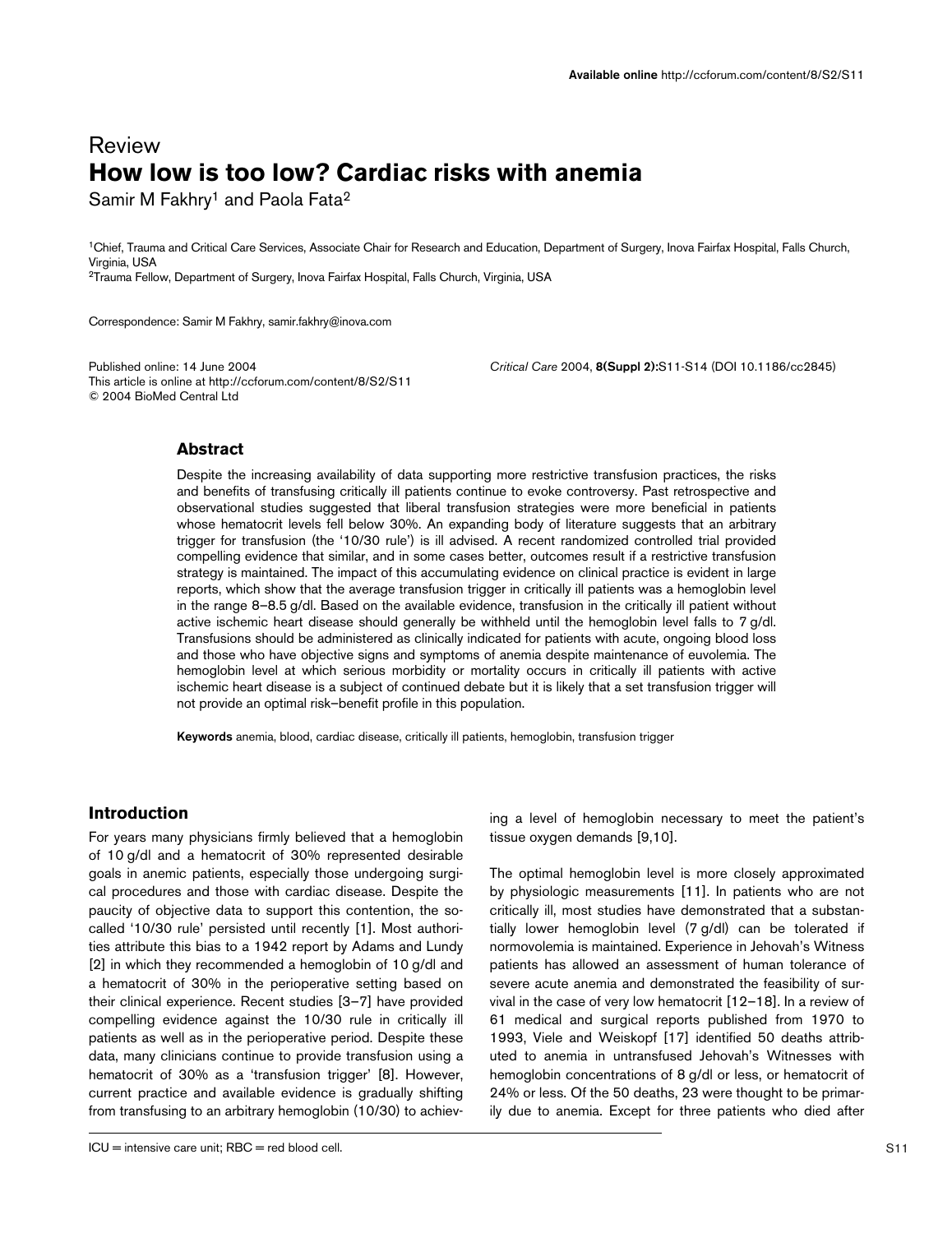cardiac surgery, all patients whose deaths were attributed to anemia died with hemoglobin concentrations of 5 g/dl or less. There were 25 survivors with a hemoglobin of 5 g/dl or less.

Recently, Weiskopf and coworkers [19] conducted an interventional study to determine whether acute, severe isovolemic reduction in hemoglobin levels to 5 g/dl in healthy, resting individuals would result in inadequate cardiac compensatory mechanisms, and therefore compromise oxygen delivery. No evidence of inadequate oxygenation, as assessed by lack of change in oxygen consumption and plasma lactate concentration, was noted in the 11 preoperative patients and 21 nonsurgical volunteers with hemoglobin levels as low as 5 g/dl.

# **Anemia in the critically ill patient**

Anemia in the setting of critical illness is quite prevalent, with 37–44% of patients receiving at least one blood transfusion during their intensive care unit (ICU) stay [20,21]. In one representative study [8], 85% of patients with an ICU length of stay greater than 1 week received at least one blood transfusion. In more than two thirds of these cases blood transfusion was not associated with acute blood loss. Concerns over the deleterious effects of anemia are increasingly being balanced by an increased awareness of the serious, well documented consequences of packed red blood cell (RBC) transfusion [22].

In a pivotal study published in 1999, Hebert and coworkers [3] prospectively randomized 838 critically ill ICU patients with hemoglobin under 9 g/dl to one of two transfusion strategies. The control group ('liberal strategy') received transfusion of packed RBCs when the hemoglobin fell below 10 g/dl. The study group ('restrictive strategy') received transfusion of packed RBCs when hemoglobin fell below 7 g/dl. The in-hospital mortality rate was significantly lower in the restrictive strategy group. The 30-day mortality rate was not significantly different between groups but was significantly lower with the restrictive strategy in patients who were less ill (Acute Physiology and Chronic Health Evaluation II score  $\leq$ 20) and those who were younger (age  $\leq$ 55 years). There was no difference in mortality between groups in patients with clinically significant heart disease. A restrictive strategy of RBC transfusion is at least as effective and possibly superior to a liberal transfusion strategy in critically ill patients, with the possible exception of patients with acute myocardial infarction and unstable angina.

Current evidence suggests that clinicians are reconsidering more conservative transfusion practices in light of these and similar data. Vincent and coworkers [20] conducted a crosssectional study intended to evaluate transfusion practices in 146 European ICUs. They reported that pretransfusion hemoglobin concentrations (8.4 g/dl) are currently lower than those previously cited [20,23]. Data from a prospective, multicenter, observational trial [21] suggest a similar trend toward more restrictive transfusion practices in the USA. The mean pretransfusion hemoglobin was  $8.6 \pm 1.7$  g/dl [21]. This shift toward restrictive transfusion policies may in part be related to the work published by the Canadian Critical Care Trials Group.

# **Anemia in the patient with cardiovascular disease**

The hemoglobin concentration at which risk for death or serious morbidity occurs was investigated by Carson and colleagues [24] using a retrospective cohort of 1958 patients who underwent surgery and declined blood transfusion. The primary outcome variable was 30-day mortality. Cardiovascular disease was defined as a history of angina, myocardial infarction, congestive heart failure, or peripheral vascular disease. In patients with preoperative hemoglobin levels of 12 g/dl or greater the mortality rate was 1.3%, whereas patients with preoperative hemoglobin levels of less than 6 g/dl had a mortality rate of 33.3%. The authors concluded that low preoperative hemoglobin substantially increases the risk for death and serious morbidity [24].

The threshold for transfusion in the critically ill or perioperative patient with known coronary artery disease is still debated. The traditional belief is that anemic patients with coronary artery disease are at high risk for myocardial ischemia or infarction because they cannot increase oxygen extraction or augment coronary arterial flow. Retrospective studies to date in this population, including the study by Carson and colleagues [24], suggest that critically ill patients with cardiac disease had higher mortality when hemoglobin levels dropped from approximately 10 g/dl perioperatively to 6.0–6.9 g/dl. In fact, the adjusted odds of death in patients with cardiovascular disease increased five-fold (from 2.3 to 12.3).

There is little available evidence supporting the use of blood transfusions in the setting of acute myocardial infarction, excluding retrospective work based on a large administrative discharge database done by Wu and colleagues [25]. Ignoring the significant limitations of the study design and methods, Wu and coworkers reported that patients with lower hematocrit values on admission had higher 30-day mortality rates. At least one randomized controlled trial has suggested that lowering the hemoglobin threshold for transfusion in aortocoronary bypass grafting procedures to 8 g/dl postoperatively does not adversely affect outcome [26]. There is some suggestion that cardiac bypass patients with higher hematocrit levels postoperatively are more likely to sustain a postoperative myocardial infarction [6]. In this setting, both study groups consisted of patients whose surgical lesions were corrected, and as such, they may have behaved differently from patients with fixed cardiac disease. There is substantial evidence on the beneficial effect of β-blockade in patients who have or are at risk for coronary artery disease in reducing mortality as well as the incidence of cardiovascular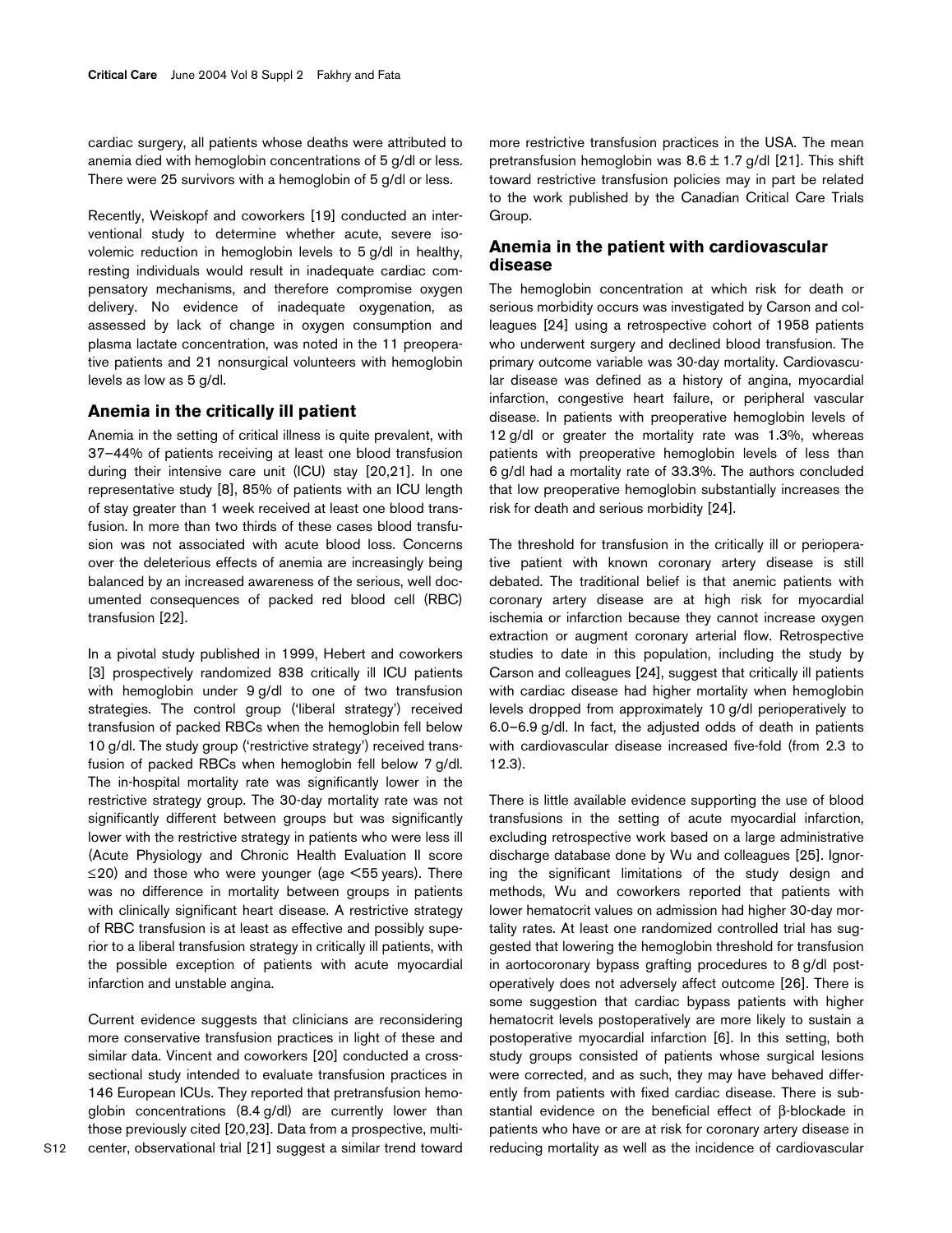complications [27]. However, of the recent studies investigating anemia in cardiac disease, all have failed to control for confounding variables such as β-blockade and heart rate.

The investigators in the Transfusion Requirements in Critical Care (TRICC) trial [28] performed a subgroup analysis of the main study to include patients who were thought to be at increased risk for complications associated with anemia because of a diagnosis related to coronary artery disease. Those investigators analyzed 357 patients and found no significant difference in 30-day mortality between the restrictive and the liberal transfusion strategies. Other outcome measurements including multiorgan dysfunction scores, ICU and in-hospital length of stay were superior in the restrictive strategy group. Furthermore, there was a greater incidence of pulmonary edema, a common complication of blood transfusion, in the liberal transfusion strategy group (10.7% versus 5.3%) than in the restrictive group [3]. Intuitively, transfusion in the asymptomatic patient with ischemic heart disease and left ventricular dysfunction may actually be detrimental by precipitating pulmonary edema. In a subgroup with severe ischemic heart disease  $(n=257)$ , the absolute survival rate was lower in the restrictive strategy group than in the liberal strategy group, but this difference was not statistically significant. The authors concluded that a restrictive transfusion strategy appeared to be safe in most critically ill patients with cardiovascular disease, with the possible exception of patients with acute myocardial infarction and unstable angina. Because this conclusion was derived from a subgroup analysis, caution is warranted in the interpretation of these results.

The critically ill patient with active ischemic cardiac disease continues to represent a 'gray area' in the literature. Under these circumstances, it is prudent to recommend individualizing transfusion decisions to meet the patient's specific myocardial oxygen supply/demand, which may change during the course of their illness [29]. Arbitrary application of the 10/30 rule may result in avoidable adverse outcomes and as such can no longer be advocated as a transfusion trigger in any patient population.

### **Conclusion**

Anemia in the setting of critical illness is prevalent. Based on the available data, it appears appropriate and safe to withhold transfusion based on the hemoglobin or hematocrit level until the patient's hemoglobin is 7 g/dl or less. Regarding patients with cardiac disease but without acute myocardial infarction or unstable angina, evidence from the TRICC study suggests that this approach is safe in this group as well, provided euvolemia is maintained. There is still controversy about this group of patients, however, and more trials addressing transfusion triggers in patients with coronary artery disease are needed. Given the well documented risks associated with blood transfusion [22], these data strengthen the contention that blood transfusion should be carefully considered and that the decision to transfuse RBCs cannot be justified by the 10/30 rule.

### **Competing interests**

None declared.

#### **References**

- 1. McFarland JG: **Perioperative blood transfusions: indications and options.** *Chest* 1999, **Suppl:**113S-121S.
- 2. Adams RC, Lundy JS: **Anesthesia in cases of poor surgical risk. Some suggestions for decreasing the risk.** *Surg Gynecol Obstet* 1942, **74:**1011-1019.
- 3. Hebert PC, Wells G, Blajchman MA, Marshall J, Martin C, Pagliarello G, Tweeddale M, Schweitzer I, Yetisir E: **A multicenter, randomized, controlled clinical trial of transfusion requirements in critical care. Transfusion Requirements in Critical Care Investigators, Canadian Critical Care Trials Group.** *N Engl J Med* 1999, **340:**409-417.
- 4. Carson JL, Duff A, Berlin JA, Lawrence VA, Poses RM, Huber EC, O'Hara D, Noveck H, Strom BL: **Perioperative blood transfusion and postoperative mortality.** *JAMA* 1998, **279:**199-205.
- 5. Waggoner JR III, Wass CT, Polis TZ, Faust RJ, Schroeder DR, Offord KP, Piepgras DG, Joyner MJ: **The effect of changing transfusion practice on rates of perioperative stroke and myocardial infarction in patients undergoing carotid endarterectomy: a retrospective analysis of 1114 Mayo Clinic patients. Mayo Perioperative Outcomes Group.** *Mayo Clin Proc* 2001, **76:**376-383.
- Spiess BD, Ley C, Body SC, Siegel LC, Stover EP, Maddi R, D'Ambra M, Jain U, Liu F, Herskowitz A, Mangano DT, Levin J: **Hematocrit value on intensive care unit entry influences the frequency of Q-wave myocardial infarction after coronary artery bypass grafting. The Institutions of the Multicenter Study of Perioperative Ischemia (McSPI) Research Group.** *J Thoac Cardiovasc Surg* 1998, **116:**460-467.
- 7. Carson JL, Willett LR: **Is a hemoglobin of 10 g/dL required for surgery?** *Med Clin North Am* 1993, **77:**335-347.
- 8. Corwin HL, Parsonnet KC, Gettinger A: **RBC transfusion in the ICU. Is there a reason?** *Chest* 1995, **108:**767-771.
- 9. Sehgal LR, Zebala LP, Takagi I, Curran RD, Votapka TV, Caprini JA: **Evaluation of oxygen extraction ratio as a physiologic transfusion trigger in coronary artery bypass graft surgery patients.** *Transfusion* 2001, **41:**591-595.
- 10. Stehling L, Simon TL: **The red blood cell transfusion trigger. Physiology and clinical studies.** *Arch Pathol Lab Med* 1994, **118:**429-434.
- 11. Greenburg AG: **A physiologic basis for red blood cell transfusion decisions.** *Am J Surg* 1995, **Suppl 6A:**44S-48S.
- 12. Majeski J: **Advances in general and vascular surgical care of Jehovah's Witnesses.** *Int Surg* 2000, **85:**257-265.
- 13. Grebenik CR, Sinclair ME, Westaby S: **High risk cardiac surgery in Jehovah's Witnesses.** *J Cardiovasc Surg* 1996, **37:**511-515.
- 14. Kitchens CS: **Are transfusions overrated? Surgical outcome of Jehovah's Witnesses.** *Am J Med* 1993, **94:**117-119.
- 15. Victorino G, Wisner DH: **Jehovah's Witnesses: unique problems in a unique trauma population.** *J Am Coll Surg* 1997, **184:**458-468.
- 16. Ott DA, Cooley DA: **Cardiovascular surgery in Jehovah's Witnesses. Report of 542 operations without blood transfusion.** *JAMA* 1977, **238:**1256-1258.
- 17. Viele MK, Weiskopf RB: **What can we learn about the need for transfusion from patients who refuse blood? The experience with Jehovah's Witnesses.** *Transfusion* 1994, **34:**396-401.
- 18. Spence RK, Alexander JB, DelRossi AJ, Cernaianu AD, Cilley J Jr, Pello MJ, Atabek U, Camishion RC, Vertrees RA: **Transfusion guidelines for cardiovascular surgery: lessons learned from operations in Jehovah's Witnesses.** *J Vasc Surg* 1992, **16:**825- 829.
- 19. Weiskopf RB, Viele MK, Feiner J, Kelley S, Lieberman J, Noorani M, Leung JM, Fisher DM, Murray WR, Toy P, Moore MA: **Human cardiovascular and metabolic response to acute, severe isovolemic anemia.** *JAMA* 1998, **279:**217-221.
- 20. Vincent JL, Baron J-F, Reinhart K, Gattinoni L, Thijs L, Webb A, Meier-Hellmann A, Nollet G, Peres-Bota D: **Anemia and blood transfusion in critically ill patients.** *JAMA* 2002, **288:**1499-1507.